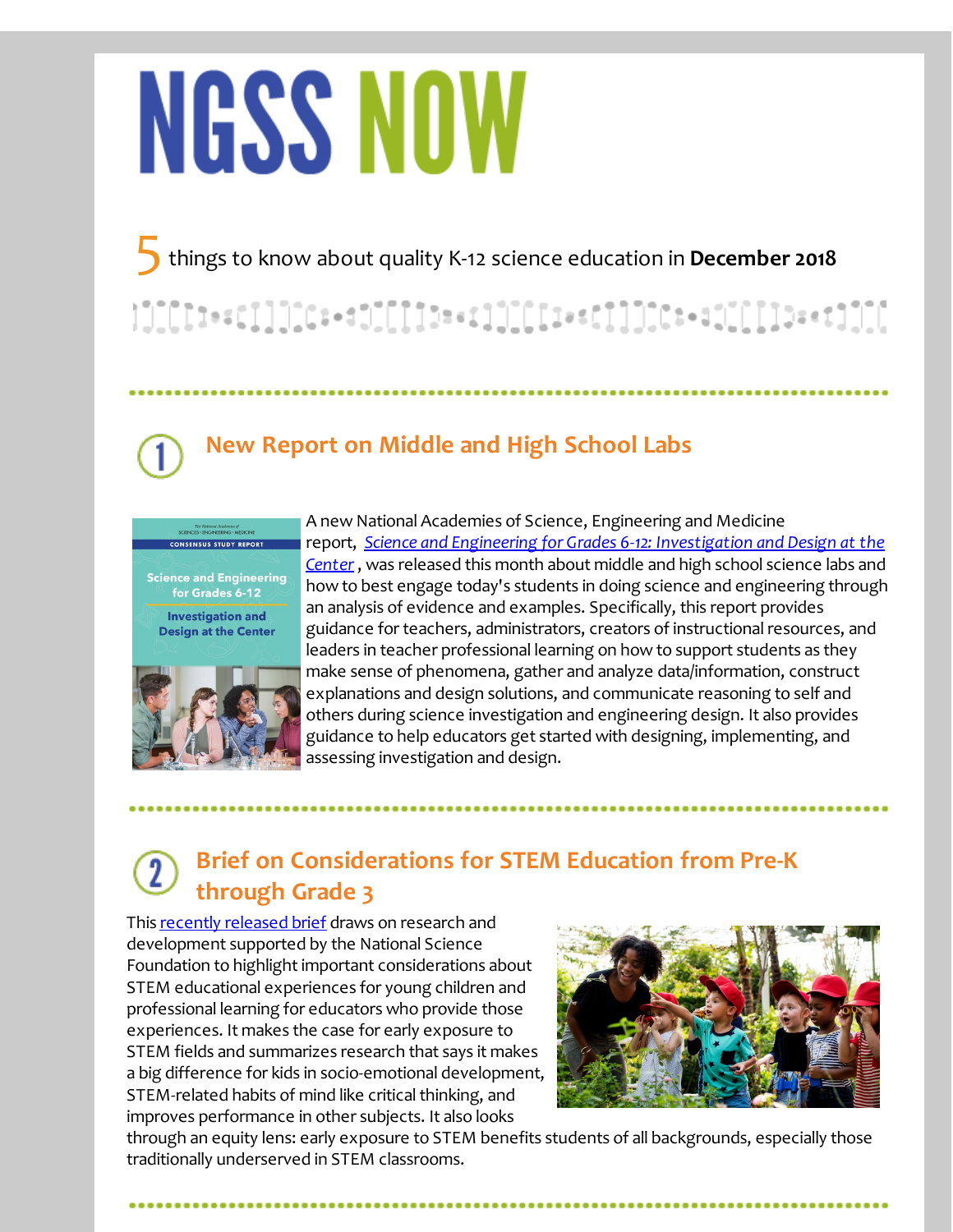## **Rubric Added to Science Professional Learning Standards**

The Council of State Science Supervisors' (CSSS) Professional Learning Committee recently completed the work to add a rubric to the **Science [Professional](http://r20.rs6.net/tn.jsp?f=001mYHEHQH7AOK4CWksbTtDBZ6RAi8TsuHQlnXX4TSQeqLFoK6PzPAECe7fZNeBJgdcvjuvvPVQBQUTY1EVTYROZO2Uf3l-H6qyUpC8RfvnrEMqktFW-G0C5rDpoCE8zaalEV6goB0LSBH6Wb1xJMJ3DqB599o8_B8w5MR19miTD68Y-CbjTWhAfUkPHK6DPgmM&c=&ch=) Learning Standards** (SPLS). These standards are designed to support science educators in making informed decisions about the attributes, implementation, and evaluation of professional learning experiences. The SPLS provide clear expectations for both the provider of professional development and the participant in professional learning.

The CSSS Professional Learning Committee will be hosting an upcoming #NGSSChat on Twitter: "Professional Learning Standards: What makes for high quality NGSS professional development?" The chat will be held on December 13, 2018 at 9:00 p.m. ET. Also, The National Science Education and Leadership Association and the CSSS Professional Learning Committee members will lead on a joint webinar January 10, 2019 at 2:00 p.m. ET on the SPLS and rubrics. [Click](http://r20.rs6.net/tn.jsp?f=001mYHEHQH7AOK4CWksbTtDBZ6RAi8TsuHQlnXX4TSQeqLFoK6PzPAECe7fZNeBJgdc1rmWLTkwe-D914H6ZIheaIm8LWrDMPCVZKYlRNMaibHx_GH-bTR9mCK4gKOsKdryQmLmM2O2_ZjKk642zM5OtF30-6iAQN1iswGVkDzJBlw0b0yiJTmApw==&c=&ch=) this link to join the webinar on January 10.

## **It's Not Too Late! Apply to Join the Science Peer Review Panel by December 12**

Achieve is seeking educators to join the **Science Peer Review** Panel ("Science PRP"), an elite group of educators who work to evaluate and share [high-quality](http://r20.rs6.net/tn.jsp?f=001mYHEHQH7AOK4CWksbTtDBZ6RAi8TsuHQlnXX4TSQeqLFoK6PzPAECVvr3SOI1PKWAbsW2hLoArZOGS-weWWDpJ_nDlZ7JR2jSlUGSC8XWErs7Qay66Z3ya8-Evb49CQem3stoqHuZ4zu7Kz3TfUF6nEh5czJij3xAnwcCUbf1AKtyxAv5Jq18LTe1kTXbJNK_hM5gHFIePOqwNWGJsHH2UBGa3BhNHodsDU_NkMMz4Y=&c=&ch=) lesson sequences and units that are designed for the NGSS. Peer Reviewers have an opportunity to connect with a network of educators across the country committed to advancing science education for all students, develop their expertise in the NGSS, and work to make better science instructional materials more widely available to the science education field. This opportunity includes free, valuable professional learning experiences designed to deepen your understanding of the NGSS and the evaluation process for



instructional materials. Apply to join the Science PRP by filling out this online [survey](http://r20.rs6.net/tn.jsp?f=001mYHEHQH7AOK4CWksbTtDBZ6RAi8TsuHQlnXX4TSQeqLFoK6PzPAECSaiom5CSLZ_7yyC_nAiUEMtXtGsMtDPJfCj70jehHJdohIHhEC62m9rNK8u0Z8zEFhoVXuVnty9zB-mQMVYdN5DupOge1p6GwibfNPC9QA-zyWckmD2RNu9g5GNzKGq9BN12Ju4VizOQkeA7wzcejONBVYRBSAOz72w67TY29oETK1oIf9--oPxkg0Wft9uSlXy6Mb9XZOxpNtR7l6vq5GbyOSRwdwMLPdxQEvwsrV4&c=&ch=) by December 12, **2018.**

## **Assessment White Paper by the Science Teachers Association of New York State**

The Science Teachers Association of New York State released a white [paper](http://r20.rs6.net/tn.jsp?f=001mYHEHQH7AOK4CWksbTtDBZ6RAi8TsuHQlnXX4TSQeqLFoK6PzPAECTzV3X8r18q4vNRjeki1BU-a7l8sWwEA5M24v5rtaiTdeVpybnv-Wrg__MK_T3h21gituOXX25fWV0874IUrF90B0e1s6TxjpIAkY8Nss-fNw5gRvpQ4Sg5A_ADg8Aepv46KMoolZe1cgqOX24WRYdk=&c=&ch=) to help support the design of an assessment system that better serves science teaching and learning in New York. The paper advocates for many of the same ideas in Achieve's Criteria for Procuring and Evaluating High-Quality and Aligned Summative Science Assessments and a coherent and consistent system of [assessments.](http://r20.rs6.net/tn.jsp?f=001mYHEHQH7AOK4CWksbTtDBZ6RAi8TsuHQlnXX4TSQeqLFoK6PzPAECXbvzYwGN5U_VgORkaensl0PbODWawo5jFA0EJf3EPjc0-pip0DphqLx3qFIqn33x9n6EcutaPKrYi5d421_SDm7Wr0Aqsfc78NNCgiNdM1NvUZu6fvfrXOOK3tdLeb_zmq81AGuxX2MmdltUhXi2alV6kBEq-bWW3Bsl3vj0LE5&c=&ch=)

#### *Achieve is hiring!*

Click the links below to learn more about these open positions and how to apply. If you have any *questions, please email [hr@achieve.org](mailto:hr@achieve.org).*